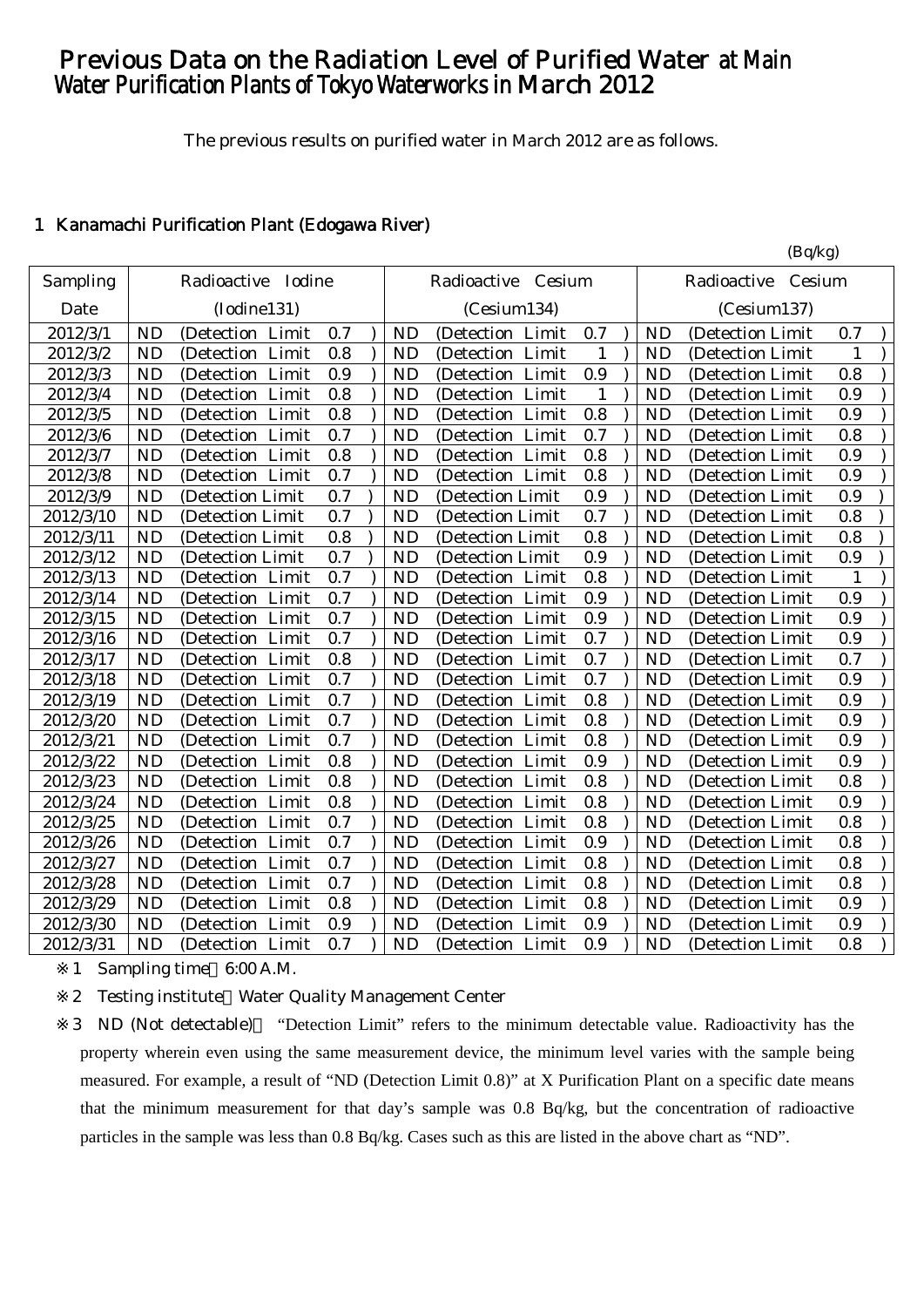# 2 Asaka Purification Plant (Arakawa River)

|           |           |                      |         |           |                     |              |           | (Bq/kg)               |     |
|-----------|-----------|----------------------|---------|-----------|---------------------|--------------|-----------|-----------------------|-----|
| Sampling  |           | Radioactive Iodine   |         |           | Radioactive Cesium  |              |           | Cesium<br>Radioactive |     |
| Date      |           | (Iodine131)          |         |           | (Cesium134)         |              |           | (Cesium137)           |     |
| 2012/3/1  | <b>ND</b> | (Detection Limit     | 0.8     | <b>ND</b> | (Detection Limit    | 0.7          | <b>ND</b> | (Detection Limit      | 0.9 |
| 2012/3/2  | <b>ND</b> | (Detection Limit     | 0.8     | <b>ND</b> | (Detection Limit    | 0.8          | <b>ND</b> | (Detection Limit      | 0.9 |
| 2012/3/3  | <b>ND</b> | (Detection Limit     | 0.7     | <b>ND</b> | (Detection Limit    | 0.9          | <b>ND</b> | (Detection Limit      | 0.8 |
| 2012/3/4  | <b>ND</b> | (Detection<br>Limit  | 0.8     | <b>ND</b> | (Detection Limit    | 0.7          | <b>ND</b> | (Detection Limit      | 0.9 |
| 2012/3/5  | <b>ND</b> | (Detection Limit     | 0.8     | <b>ND</b> | (Detection Limit    | 0.8          | <b>ND</b> | (Detection Limit      | 0.9 |
| 2012/3/6  | <b>ND</b> | (Detection Limit     | 0.8     | <b>ND</b> | (Detection Limit    | 0.8          | <b>ND</b> | (Detection Limit      | 0.8 |
| 2012/3/7  | <b>ND</b> | (Detection Limit     | 0.7     | <b>ND</b> | (Detection Limit    | 0.8          | <b>ND</b> | (Detection Limit      | 0.8 |
| 2012/3/8  | <b>ND</b> | (Detection Limit     | 0.7     | <b>ND</b> | (Detection Limit    | 0.7          | <b>ND</b> | (Detection Limit      | 0.9 |
| 2012/3/9  | <b>ND</b> | (Detection Limit     | 0.7     | <b>ND</b> | (Detection Limit    | 0.7          | <b>ND</b> | (Detection Limit      | 0.7 |
| 2012/3/10 | <b>ND</b> | (Detection Limit     | 0.7     | <b>ND</b> | (Detection Limit    | 1            | <b>ND</b> | (Detection Limit      | 0.9 |
| 2012/3/11 | <b>ND</b> | (Detection Limit     | 0.7     | <b>ND</b> | (Detection Limit    | 0.8          | <b>ND</b> | (Detection Limit      | 0.7 |
| 2012/3/12 | <b>ND</b> | (Detection Limit     | 0.6     | <b>ND</b> | (Detection Limit    | 0.7          | <b>ND</b> | (Detection Limit      | 0.8 |
| 2012/3/13 | <b>ND</b> | (Detection Limit     | 0.8     | <b>ND</b> | (Detection Limit    | 0.8          | <b>ND</b> | (Detection Limit      | 1   |
| 2012/3/14 | <b>ND</b> | (Detection Limit     | 0.8     | <b>ND</b> | (Detection Limit    | 0.9          | <b>ND</b> | (Detection Limit      | 0.9 |
| 2012/3/15 | <b>ND</b> | (Detection Limit     | 0.8     | <b>ND</b> | (Detection Limit    | 0.9          | <b>ND</b> | (Detection Limit      | 0.9 |
| 2012/3/16 | <b>ND</b> | Limit<br>(Detection) | 0.7     | <b>ND</b> | (Detection Limit    | 0.8          | <b>ND</b> | (Detection Limit      | 0.9 |
| 2012/3/17 | <b>ND</b> | Limit<br>(Detection  | 0.8     | <b>ND</b> | (Detection Limit    | 0.8          | <b>ND</b> | (Detection Limit)     | 0.8 |
| 2012/3/18 | <b>ND</b> | (Detection Limit     | 0.7     | <b>ND</b> | (Detection Limit    | 0.8          | <b>ND</b> | (Detection Limit      | 0.9 |
| 2012/3/19 | <b>ND</b> | Limit<br>(Detection  | 0.7     | <b>ND</b> | Limit<br>(Detection | 0.8          | <b>ND</b> | (Detection Limit      | 0.8 |
| 2012/3/20 | <b>ND</b> | (Detection Limit     | 0.7     | <b>ND</b> | (Detection Limit    | 0.8          | <b>ND</b> | (Detection Limit      | 0.8 |
| 2012/3/21 | <b>ND</b> | (Detection Limit     | 0.7     | <b>ND</b> | (Detection Limit    | 0.8          | <b>ND</b> | (Detection Limit      | 0.9 |
| 2012/3/22 | <b>ND</b> | (Detection Limit     | 0.9     | <b>ND</b> | (Detection Limit    | 0.9          | <b>ND</b> | (Detection Limit      | 0.8 |
| 2012/3/23 | <b>ND</b> | Limit<br>(Detection) | 0.7     | <b>ND</b> | (Detection Limit    | 0.8          | <b>ND</b> | (Detection Limit      | 0.8 |
| 2012/3/24 | <b>ND</b> | Limit<br>(Detection  | 0.7     | <b>ND</b> | (Detection Limit    | 0.9          | <b>ND</b> | (Detection Limit      | 0.8 |
| 2012/3/25 | <b>ND</b> | (Detection Limit     | 0.8     | <b>ND</b> | (Detection Limit    | $\mathbf{1}$ | <b>ND</b> | (Detection Limit      | 0.9 |
| 2012/3/26 | <b>ND</b> | (Detection Limit     | 0.7     | <b>ND</b> | (Detection Limit    | 0.7          | <b>ND</b> | (Detection Limit      | 0.8 |
| 2012/3/27 | <b>ND</b> | (Detection Limit     | 0.8     | <b>ND</b> | (Detection Limit    | 0.8          | <b>ND</b> | (Detection Limit      | 0.9 |
| 2012/3/28 | <b>ND</b> | (Detection Limit     | 0.8     | <b>ND</b> | (Detection Limit    | 0.8          | <b>ND</b> | (Detection Limit      | 0.8 |
| 2012/3/29 | <b>ND</b> | (Detection Limit     | $0.8\,$ | <b>ND</b> | (Detection Limit    | 0.8          | <b>ND</b> | (Detection Limit      | 0.9 |
| 2012/3/30 | <b>ND</b> | (Detection Limit     | 0.8     | <b>ND</b> | (Detection Limit    | 0.8          | <b>ND</b> | (Detection Limit      | 0.9 |
| 2012/3/31 | <b>ND</b> | (Detection Limit     | 0.7     | <b>ND</b> | (Detection Limit    | 0.9          | <b>ND</b> | (Detection Limit      | 0.8 |

1 Sampling time 6:00 A.M.

2 Testing institute Water Quality Management Center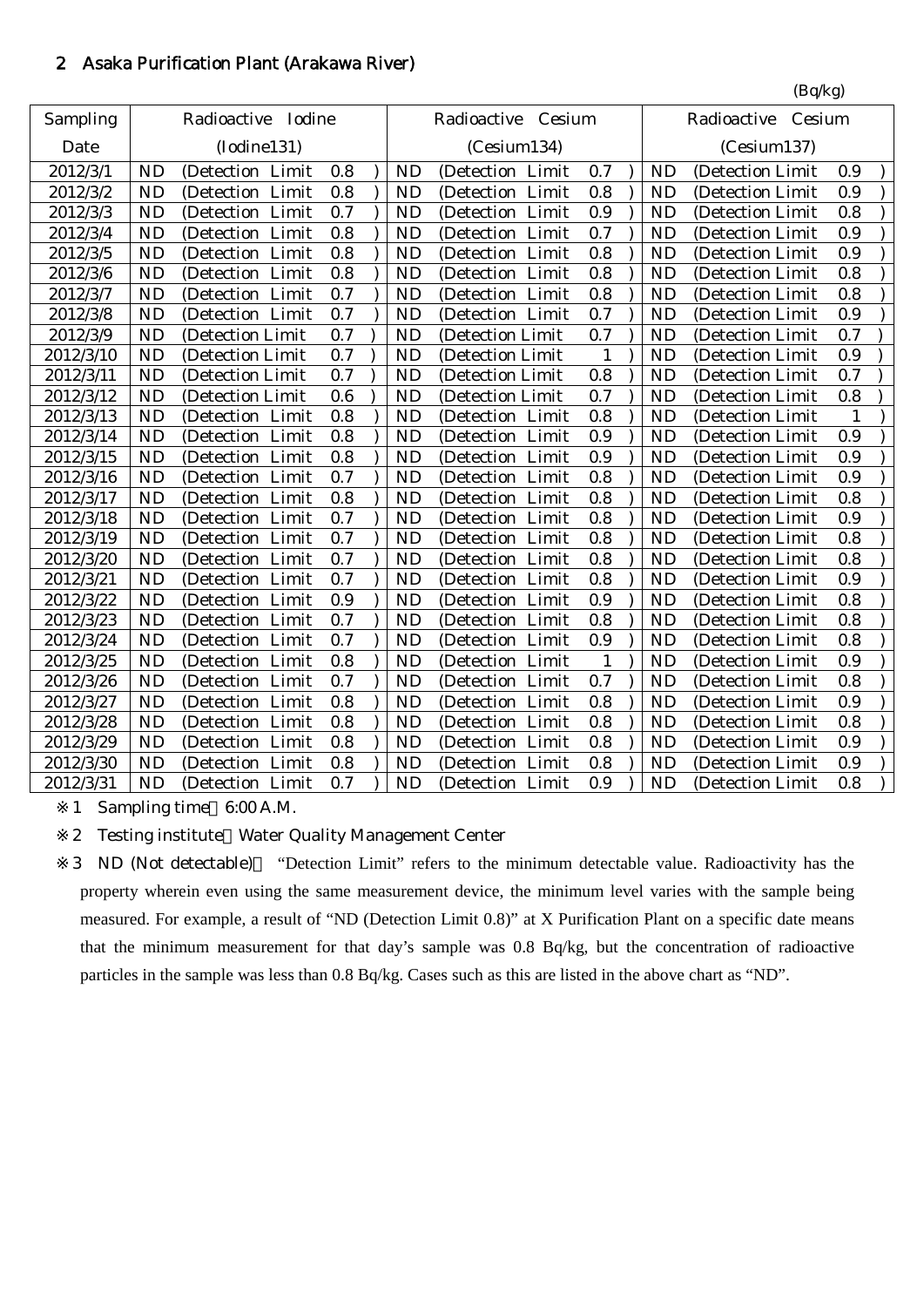## 3 Ozaku Purification Plant (Tamagawa River)

|           |           |                       |         |           |                     |         |           | (Bq/kg)               |              |  |
|-----------|-----------|-----------------------|---------|-----------|---------------------|---------|-----------|-----------------------|--------------|--|
| Sampling  |           | Radioactive<br>Iodine |         |           | Radioactive Cesium  |         |           | Radioactive<br>Cesium |              |  |
| Date      |           | (Iodine131)           |         |           | (Cesium134)         |         |           | (Cesium137)           |              |  |
| 2012/3/1  | ND        | (Detection Limit      | 0.7     | <b>ND</b> | (Detection Limit    | 0.9     | <b>ND</b> | (Detection Limit      | 0.9          |  |
| 2012/3/2  | <b>ND</b> | (Detection Limit      | 0.7     | <b>ND</b> | (Detection Limit    | 0.9     | <b>ND</b> | (Detection Limit      | 0.8          |  |
| 2012/3/3  | <b>ND</b> | (Detection Limit      | 0.8     | <b>ND</b> | (Detection Limit    | 0.8     | <b>ND</b> | (Detection Limit      | 0.8          |  |
| 2012/3/4  | <b>ND</b> | (Detection Limit      | 0.8     | <b>ND</b> | (Detection Limit    | 0.8     | <b>ND</b> | (Detection Limit      | 0.8          |  |
| 2012/3/5  | <b>ND</b> | (Detection Limit      | 0.7     | <b>ND</b> | (Detection Limit    | 0.8     | <b>ND</b> | (Detection Limit      | 0.9          |  |
| 2012/3/6  | <b>ND</b> | (Detection Limit      | 0.7     | <b>ND</b> | (Detection Limit    | 0.8     | <b>ND</b> | (Detection Limit      | 0.8          |  |
| 2012/3/7  | <b>ND</b> | (Detection Limit      | 0.8     | <b>ND</b> | (Detection Limit    | 0.7     | <b>ND</b> | (Detection Limit      | 1            |  |
| 2012/3/8  | <b>ND</b> | (Detection Limit      | 0.7     | <b>ND</b> | (Detection Limit    | 0.9     | <b>ND</b> | (Detection Limit      | 0.8          |  |
| 2012/3/9  | <b>ND</b> | (Detection Limit      | 0.7     | <b>ND</b> | (Detection Limit    | 0.7     | <b>ND</b> | (Detection Limit      | 0.8          |  |
| 2012/3/10 | <b>ND</b> | (Detection Limit      | 0.7     | <b>ND</b> | (Detection Limit    | 0.8     | <b>ND</b> | (Detection Limit      | 0.9          |  |
| 2012/3/11 | <b>ND</b> | (Detection Limit      | $0.8\,$ | <b>ND</b> | (Detection Limit    | 0.9     | <b>ND</b> | (Detection Limit      | 0.9          |  |
| 2012/3/12 | <b>ND</b> | (Detection Limit      | 0.8     | <b>ND</b> | (Detection Limit    | 0.9     | <b>ND</b> | (Detection Limit      | 0.9          |  |
| 2012/3/13 | <b>ND</b> | (Detection Limit      | 0.8     | <b>ND</b> | (Detection Limit    | 0.8     | <b>ND</b> | (Detection Limit      | 0.9          |  |
| 2012/3/14 | <b>ND</b> | Limit<br>(Detection)  | 0.8     | <b>ND</b> | (Detection<br>Limit | 0.8     | <b>ND</b> | (Detection Limit      | 0.8          |  |
| 2012/3/15 | <b>ND</b> | (Detection Limit      | 0.8     | <b>ND</b> | (Detection Limit    | 0.8     | <b>ND</b> | (Detection Limit      | 0.8          |  |
| 2012/3/16 | <b>ND</b> | (Detection Limit      | 0.8     | <b>ND</b> | (Detection Limit    | 0.7     | <b>ND</b> | (Detection Limit      | 0.9          |  |
| 2012/3/17 | <b>ND</b> | (Detection<br>Limit   | 0.7     | <b>ND</b> | (Detection Limit    | 0.8     | <b>ND</b> | (Detection Limit      | 0.9          |  |
| 2012/3/18 | <b>ND</b> | (Detection)<br>Limit  | $0.8\,$ | <b>ND</b> | (Detection Limit    | 0.8     | <b>ND</b> | (Detection Limit      | 0.8          |  |
| 2012/3/19 | <b>ND</b> | (Detection Limit      | 0.8     | <b>ND</b> | (Detection Limit    | 0.9     | <b>ND</b> | (Detection Limit      | 0.9          |  |
| 2012/3/20 | <b>ND</b> | (Detection Limit      | 0.7     | <b>ND</b> | (Detection Limit    | 0.9     | <b>ND</b> | (Detection Limit      | 1            |  |
| 2012/3/21 | <b>ND</b> | (Detection Limit      | 0.7     | <b>ND</b> | (Detection Limit    | 0.8     | <b>ND</b> | (Detection Limit      | $\mathbf{1}$ |  |
| 2012/3/22 | <b>ND</b> | Limit<br>(Detection   | 0.7     | <b>ND</b> | Limit<br>(Detection | 0.5     | <b>ND</b> | (Detection Limit      | $\mathbf{1}$ |  |
| 2012/3/23 | <b>ND</b> | Limit<br>(Detection   | 0.8     | <b>ND</b> | (Detection Limit    | 0.9     | <b>ND</b> | (Detection Limit      | 0.9          |  |
| 2012/3/24 | <b>ND</b> | (Detection Limit      | 0.8     | <b>ND</b> | (Detection Limit    | 0.8     | <b>ND</b> | (Detection Limit      | 0.9          |  |
| 2012/3/25 | <b>ND</b> | (Detection<br>Limit   | 0.7     | <b>ND</b> | (Detection Limit    | 0.7     | <b>ND</b> | (Detection Limit      | 0.8          |  |
| 2012/3/26 | <b>ND</b> | (Detection<br>Limit   | 0.8     | <b>ND</b> | (Detection Limit    | 0.9     | <b>ND</b> | (Detection Limit      | 0.9          |  |
| 2012/3/27 | <b>ND</b> | (Detection Limit      | 0.9     | <b>ND</b> | (Detection Limit    | 0.8     | <b>ND</b> | (Detection Limit      | 0.9          |  |
| 2012/3/28 | <b>ND</b> | (Detection Limit      | 0.7     | <b>ND</b> | (Detection Limit    | $0.9\,$ | <b>ND</b> | (Detection Limit      | 0.8          |  |
| 2012/3/29 | <b>ND</b> | (Detection Limit      | 0.8     | <b>ND</b> | (Detection Limit    | 0.7     | <b>ND</b> | (Detection Limit      | 0.9          |  |
| 2012/3/30 | <b>ND</b> | (Detection Limit      | $0.9\,$ | <b>ND</b> | (Detection Limit    | 0.8     | <b>ND</b> | (Detection Limit      | 0.9          |  |
| 2012/3/31 | <b>ND</b> | (Detection Limit      | 0.8     | <b>ND</b> | (Detection Limit    | 0.8     | <b>ND</b> | (Detection Limit      | 0.8          |  |

1 Sampling time 6:00 A.M.

2 Testing institute Water Quality Management Center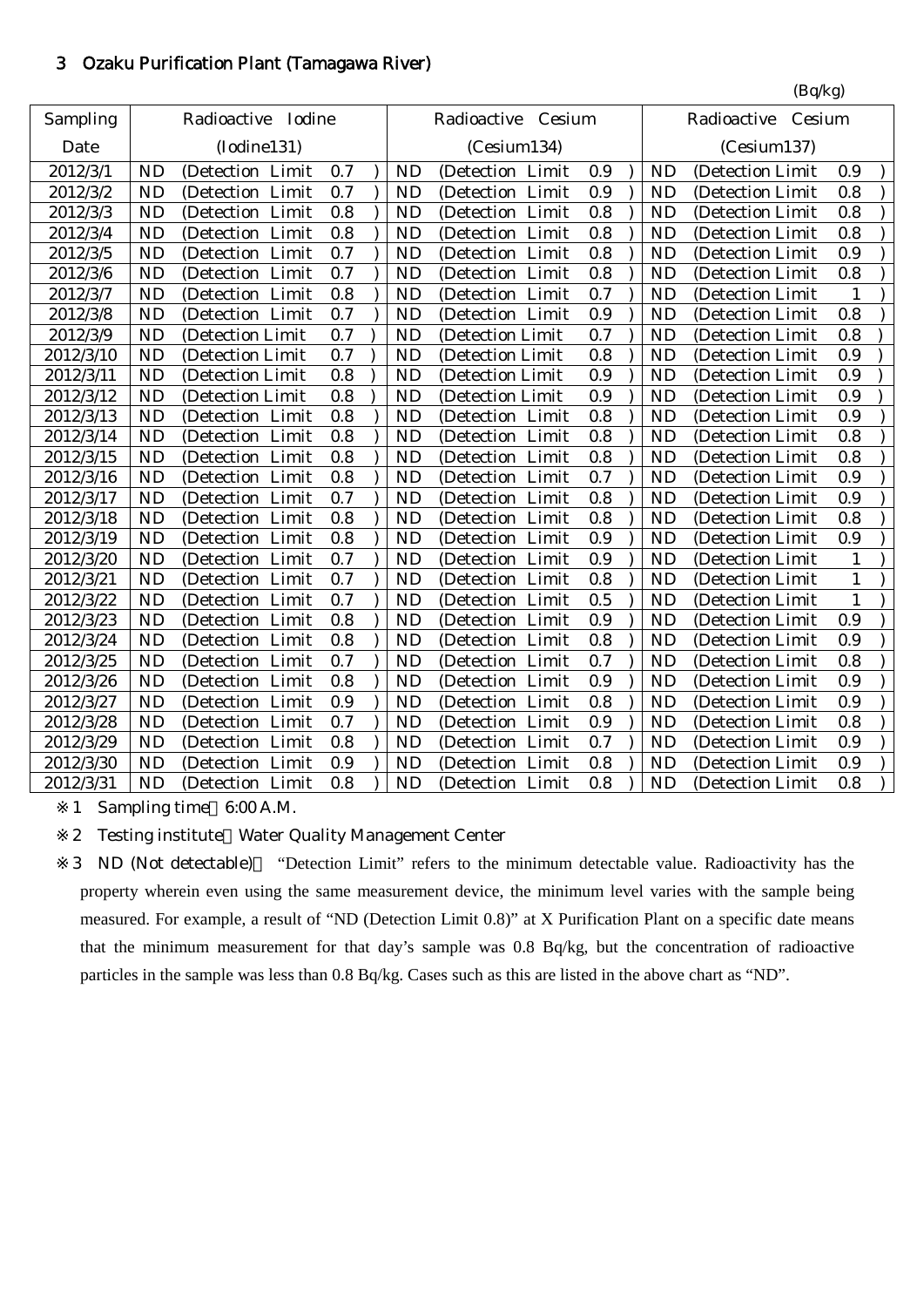# 4 Higashi-murayama Purification Plant (Arakawa River, Tamagawa River)

|           |           |                      |     |           |                      |     |           | (Bq/kg)               |              |  |
|-----------|-----------|----------------------|-----|-----------|----------------------|-----|-----------|-----------------------|--------------|--|
| Sampling  |           | Radioactive Iodine   |     |           | Radioactive Cesium   |     |           | Cesium<br>Radioactive |              |  |
| Date      |           | (Iodine131)          |     |           | (Cesium134)          |     |           | (Cesium137)           |              |  |
| 2012/3/1  | <b>ND</b> | (Detection Limit     | 0.8 | <b>ND</b> | (Detection Limit     | 0.8 | ND        | (Detection Limit      | 1            |  |
| 2012/3/2  | <b>ND</b> | (Detection Limit     | 0.8 | <b>ND</b> | (Detection Limit     | 0.8 | <b>ND</b> | (Detection Limit      | $\mathbf{1}$ |  |
| 2012/3/3  | <b>ND</b> | (Detection Limit     | 0.8 | <b>ND</b> | (Detection Limit     | 0.7 | <b>ND</b> | (Detection Limit      | 0.9          |  |
| 2012/3/4  | <b>ND</b> | (Detection Limit     | 0.7 | <b>ND</b> | (Detection Limit     | 0.9 | <b>ND</b> | (Detection Limit      | 0.8          |  |
| 2012/3/5  | <b>ND</b> | (Detection Limit     | 0.7 | <b>ND</b> | (Detection Limit     | 0.8 | <b>ND</b> | (Detection Limit      | 0.8          |  |
| 2012/3/6  | <b>ND</b> | (Detection Limit     | 0.8 | <b>ND</b> | Limit<br>(Detection  | 0.9 | <b>ND</b> | (Detection Limit      | 0.9          |  |
| 2012/3/7  | <b>ND</b> | (Detection Limit     | 0.8 | <b>ND</b> | (Detection Limit     | 0.9 | <b>ND</b> | (Detection Limit      | 0.8          |  |
| 2012/3/8  | <b>ND</b> | (Detection Limit     | 0.8 | <b>ND</b> | (Detection Limit     | 0.8 | <b>ND</b> | (Detection Limit      | 0.9          |  |
| 2012/3/9  | <b>ND</b> | (Detection Limit     | 0.7 | <b>ND</b> | (Detection Limit     | 0.7 | <b>ND</b> | (Detection Limit      | 0.8          |  |
| 2012/3/10 | <b>ND</b> | (Detection Limit     | 0.7 | <b>ND</b> | (Detection Limit     | 0.8 | <b>ND</b> | (Detection Limit      | 1            |  |
| 2012/3/11 | <b>ND</b> | (Detection Limit     | 0.8 | <b>ND</b> | (Detection Limit     | 0.8 | <b>ND</b> | (Detection Limit      | 0.9          |  |
| 2012/3/12 | <b>ND</b> | (Detection Limit     | 0.7 | <b>ND</b> | (Detection Limit     | 0.9 | <b>ND</b> | (Detection Limit      | 0.8          |  |
| 2012/3/13 | <b>ND</b> | (Detection Limit     | 0.7 | <b>ND</b> | (Detection Limit     | 0.8 | <b>ND</b> | (Detection Limit      | 0.9          |  |
| 2012/3/14 | <b>ND</b> | (Detection Limit     | 0.7 | <b>ND</b> | (Detection Limit     | 0.8 | ND        | (Detection Limit      | 0.9          |  |
| 2012/3/15 | <b>ND</b> | (Detection Limit     | 0.7 | <b>ND</b> | (Detection Limit     | 0.8 | <b>ND</b> | (Detection Limit      | 0.9          |  |
| 2012/3/16 | <b>ND</b> | (Detection Limit     | 0.7 | <b>ND</b> | (Detection Limit     | 0.8 | <b>ND</b> | (Detection Limit      | 0.7          |  |
| 2012/3/17 | <b>ND</b> | (Detection Limit     | 0.7 | <b>ND</b> | (Detection Limit     | 0.8 | <b>ND</b> | (Detection Limit      | 1            |  |
| 2012/3/18 | <b>ND</b> | (Detection Limit     | 0.8 | <b>ND</b> | (Detection Limit     | 0.8 | <b>ND</b> | (Detection Limit      | 0.9          |  |
| 2012/3/19 | <b>ND</b> | Limit<br>(Detection  | 0.7 | <b>ND</b> | (Detection<br>Limit  | 0.9 | <b>ND</b> | (Detection Limit      | 0.9          |  |
| 2012/3/20 | <b>ND</b> | (Detection Limit     | 0.8 | <b>ND</b> | (Detection Limit     | 0.8 | <b>ND</b> | (Detection Limit      | 0.9          |  |
| 2012/3/21 | <b>ND</b> | (Detection Limit     | 0.8 | <b>ND</b> | (Detection Limit     | 0.9 | <b>ND</b> | (Detection Limit      | 1            |  |
| 2012/3/22 | <b>ND</b> | (Detection Limit     | 0.8 | <b>ND</b> | (Detection Limit     | 0.8 | <b>ND</b> | (Detection Limit      | 0.9          |  |
| 2012/3/23 | <b>ND</b> | (Detection Limit     | 0.8 | <b>ND</b> | (Detection Limit     | 0.8 | <b>ND</b> | (Detection Limit      | 0.8          |  |
| 2012/3/24 | <b>ND</b> | Limit<br>(Detection  | 0.8 | <b>ND</b> | Limit<br>(Detection  | 0.8 | <b>ND</b> | (Detection Limit      | $\mathbf{1}$ |  |
| 2012/3/25 | <b>ND</b> | Limit<br>(Detection) | 0.7 | <b>ND</b> | Limit<br>(Detection) | 0.8 | <b>ND</b> | (Detection Limit      | 0.9          |  |
| 2012/3/26 | <b>ND</b> | (Detection Limit     | 0.8 | <b>ND</b> | (Detection Limit     | 0.9 | <b>ND</b> | (Detection Limit      | 0.8          |  |
| 2012/3/27 | <b>ND</b> | Limit<br>(Detection  | 0.8 | <b>ND</b> | (Detection Limit     | 0.9 | <b>ND</b> | (Detection Limit      | 0.9          |  |
| 2012/3/28 | <b>ND</b> | (Detection<br>Limit  | 0.9 | <b>ND</b> | (Detection<br>Limit  | 0.9 | <b>ND</b> | (Detection Limit      | 0.9          |  |
| 2012/3/29 | <b>ND</b> | Limit<br>(Detection) | 0.7 | <b>ND</b> | (Detection Limit     | 0.8 | <b>ND</b> | (Detection Limit      | 0.8          |  |
| 2012/3/30 | <b>ND</b> | (Detection Limit     | 0.7 | <b>ND</b> | (Detection Limit     | 0.8 | <b>ND</b> | (Detection Limit      | 0.9          |  |
| 2012/3/31 | <b>ND</b> | (Detection Limit     | 0.8 | <b>ND</b> | (Detection Limit     | 0.9 | <b>ND</b> | (Detection Limit      | 0.9          |  |

1 Sampling time 6:00 A.M.

2 Testing institute Water Quality Management Center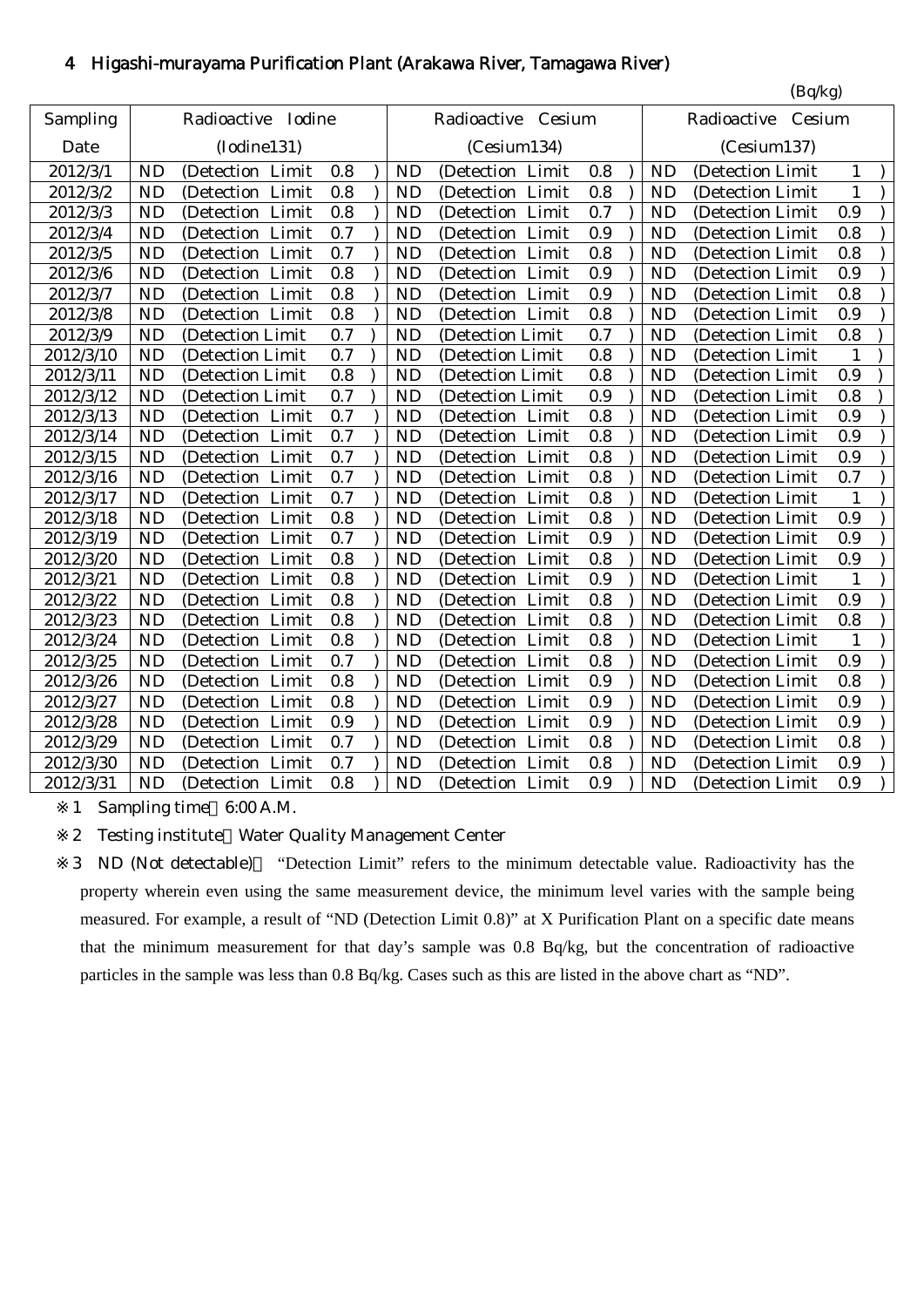# 5 Nagasawa Purification Plant (Sagamigawa River)

|           |           |                     |     |           |                      |         |           | (Bq/kg)            |     |  |
|-----------|-----------|---------------------|-----|-----------|----------------------|---------|-----------|--------------------|-----|--|
| Sampling  |           | Radioactive Iodine  |     |           | Radioactive Cesium   |         |           | Radioactive Cesium |     |  |
| Date      |           | (Iodine131)         |     |           | (Cesium134)          |         |           | (Cesium137)        |     |  |
| 2012/3/1  | <b>ND</b> | (Detection Limit    | 0.7 | <b>ND</b> | (Detection Limit     | 0.8     | <b>ND</b> | (Detection Limit   | 0.8 |  |
| 2012/3/2  | <b>ND</b> | (Detection<br>Limit | 0.8 | <b>ND</b> | (Detection<br>Limit  | 0.9     | <b>ND</b> | (Detection Limit   | 0.9 |  |
| 2012/3/3  | <b>ND</b> | (Detection Limit    | 0.8 | <b>ND</b> | (Detection Limit     | 0.8     | <b>ND</b> | (Detection Limit   | 0.8 |  |
| 2012/3/4  | <b>ND</b> | (Detection Limit    | 0.7 | <b>ND</b> | (Detection Limit     | 0.8     | <b>ND</b> | (Detection Limit   | 0.8 |  |
| 2012/3/5  | <b>ND</b> | (Detection Limit    | 0.8 | <b>ND</b> | (Detection Limit     | 0.8     | <b>ND</b> | (Detection Limit   | 0.9 |  |
| 2012/3/6  | <b>ND</b> | (Detection Limit    | 0.7 | <b>ND</b> | (Detection Limit     | 0.9     | <b>ND</b> | (Detection Limit   | 0.9 |  |
| 2012/3/7  | <b>ND</b> | (Detection Limit    | 0.7 | <b>ND</b> | (Detection Limit     | 0.8     | <b>ND</b> | (Detection Limit   | 0.9 |  |
| 2012/3/8  | <b>ND</b> | (Detection Limit    | 0.8 | <b>ND</b> | (Detection Limit     | 0.9     | <b>ND</b> | (Detection Limit   | 0.9 |  |
| 2012/3/9  | <b>ND</b> | (Detection Limit    | 0.7 | <b>ND</b> | (Detection Limit     | 0.6     | <b>ND</b> | (Detection Limit   | 0.6 |  |
| 2012/3/10 | <b>ND</b> | (Detection Limit    | 0.8 | <b>ND</b> | (Detection Limit     | 0.9     | <b>ND</b> | (Detection Limit   | 0.8 |  |
| 2012/3/11 | <b>ND</b> | (Detection Limit    | 0.7 | <b>ND</b> | (Detection Limit     | 0.9     | <b>ND</b> | (Detection Limit   | 0.8 |  |
| 2012/3/12 | <b>ND</b> | (Detection Limit    | 0.8 | <b>ND</b> | (Detection Limit     | 0.8     | <b>ND</b> | (Detection Limit   | 0.9 |  |
| 2012/3/13 | <b>ND</b> | (Detection Limit    | 0.7 | <b>ND</b> | (Detection Limit     | $0.8\,$ | <b>ND</b> | (Detection Limit   | 1   |  |
| 2012/3/14 | <b>ND</b> | (Detection Limit    | 0.7 | <b>ND</b> | (Detection Limit     | 0.8     | <b>ND</b> | (Detection Limit   | 0.9 |  |
| 2012/3/15 | <b>ND</b> | (Detection Limit    | 0.7 | <b>ND</b> | (Detection Limit     | 0.8     | <b>ND</b> | (Detection Limit   | 0.9 |  |
| 2012/3/16 | <b>ND</b> | (Detection Limit    | 0.8 | <b>ND</b> | (Detection Limit     | 0.8     | <b>ND</b> | (Detection Limit   | 0.9 |  |
| 2012/3/17 | <b>ND</b> | (Detection Limit    | 0.7 | <b>ND</b> | (Detection Limit     | 0.7     | <b>ND</b> | (Detection Limit   | 0.9 |  |
| 2012/3/18 | <b>ND</b> | (Detection Limit    | 0.7 | <b>ND</b> | (Detection Limit     | 0.5     | <b>ND</b> | (Detection Limit   | 0.6 |  |
| 2012/3/19 | <b>ND</b> | Limit<br>(Detection | 0.7 | <b>ND</b> | (Detection)<br>Limit | 0.9     | <b>ND</b> | (Detection Limit   | 1   |  |
| 2012/3/20 | <b>ND</b> | (Detection Limit    | 0.7 | <b>ND</b> | (Detection Limit     | 0.8     | <b>ND</b> | (Detection Limit   | 0.8 |  |
| 2012/3/21 | <b>ND</b> | (Detection Limit    | 0.8 | <b>ND</b> | (Detection Limit     | 0.8     | <b>ND</b> | (Detection Limit   | 0.8 |  |
| 2012/3/22 | <b>ND</b> | Limit<br>(Detection | 0.7 | <b>ND</b> | (Detection Limit     | 0.8     | <b>ND</b> | (Detection Limit   | 0.9 |  |
| 2012/3/23 | <b>ND</b> | Limit<br>(Detection | 0.8 | <b>ND</b> | Limit<br>(Detection  | 0.6     | <b>ND</b> | (Detection Limit   | 0.9 |  |
| 2012/3/24 | <b>ND</b> | Limit<br>(Detection | 0.8 | <b>ND</b> | (Detection Limit     | 0.9     | <b>ND</b> | (Detection Limit   | 0.9 |  |
| 2012/3/25 | <b>ND</b> | (Detection<br>Limit | 0.8 | <b>ND</b> | (Detection<br>Limit  | 0.8     | <b>ND</b> | (Detection Limit   | 1   |  |
| 2012/3/26 | <b>ND</b> | (Detection<br>Limit | 0.8 | <b>ND</b> | (Detection)<br>Limit | 0.6     | <b>ND</b> | (Detection Limit   | 0.9 |  |
| 2012/3/27 | <b>ND</b> | Limit<br>(Detection | 0.8 | <b>ND</b> | (Detection<br>Limit  | 0.7     | <b>ND</b> | (Detection Limit   | 0.8 |  |
| 2012/3/28 | <b>ND</b> | Limit<br>(Detection | 0.7 | <b>ND</b> | (Detection Limit     | 0.8     | <b>ND</b> | (Detection Limit   | 0.9 |  |
| 2012/3/29 | <b>ND</b> | (Detection Limit    | 0.8 | <b>ND</b> | (Detection Limit     | 0.7     | <b>ND</b> | (Detection Limit   | 0.9 |  |
| 2012/3/30 | <b>ND</b> | (Detection Limit    | 0.7 | <b>ND</b> | (Detection Limit     | 0.8     | <b>ND</b> | (Detection Limit   | 0.9 |  |
| 2012/3/31 | <b>ND</b> | (Detection Limit    | 0.7 | <b>ND</b> | (Detection Limit     | 0.8     | <b>ND</b> | (Detection Limit   | 0.9 |  |
|           |           |                     |     |           |                      |         |           |                    |     |  |

1 Sampling time 6:00 A.M.

2 Testing institute Water Quality Management Center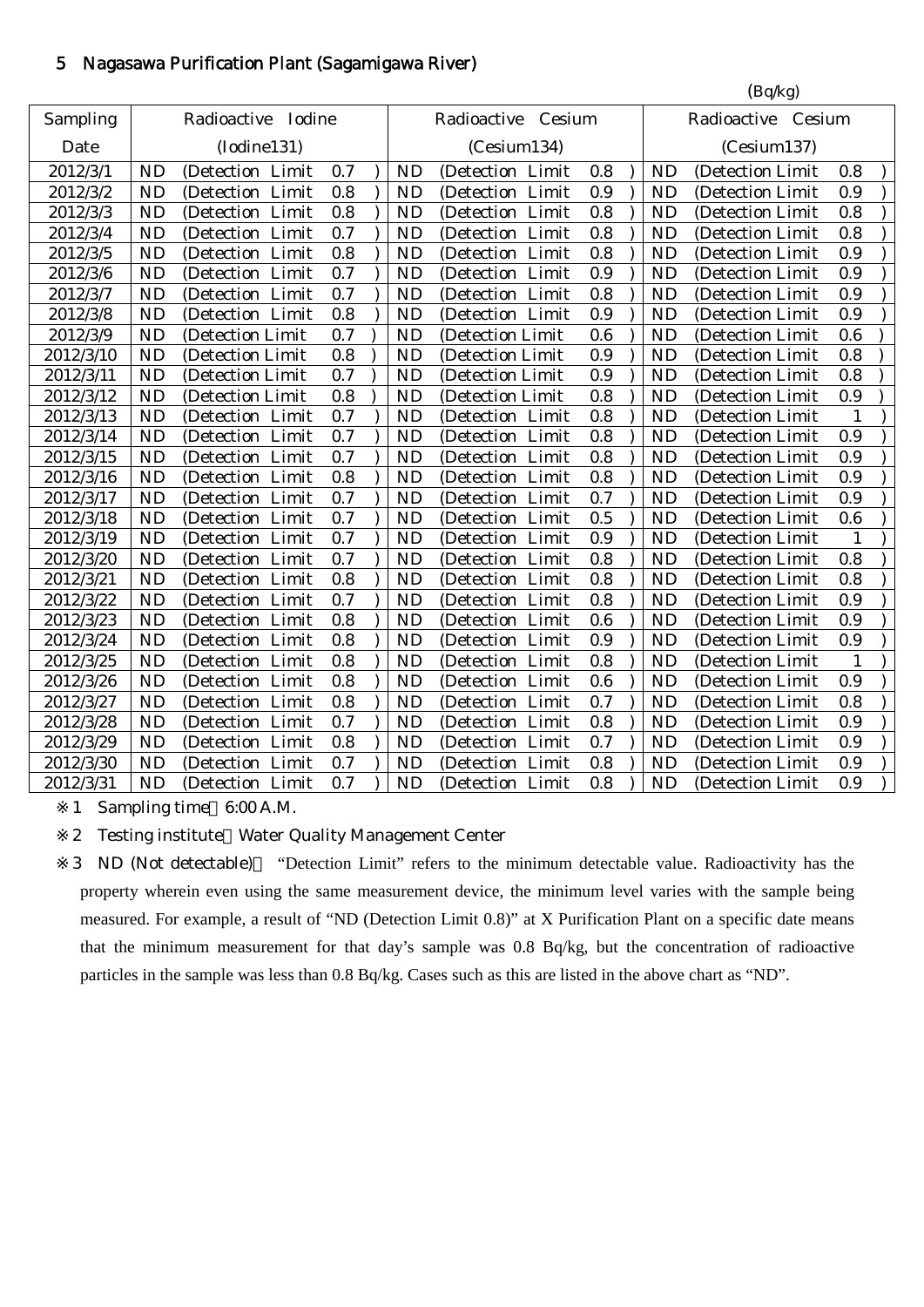#### 6 Kinuta Purification Plant (Tamagawa River)

|           |    |                       |  |    |                           |     |     | (Bq/kg)                   |  |
|-----------|----|-----------------------|--|----|---------------------------|-----|-----|---------------------------|--|
| Sampling  |    | Radioactive Iodine    |  |    | <b>Radioactive Cesium</b> |     |     | <b>Radioactive Cesium</b> |  |
| Date      |    | Iodine 131            |  |    | Cesium 134                |     |     | Cesium 137                |  |
| 2012/3/1  | ND | (Detection Limit 0.7) |  | ND | (Detection Limit)         | 0.7 | ND  | (Detection Limit 0.8)     |  |
| 2012/3/8  | ND | (Detection Limit 0.6) |  | ND | (Detection Limit)         | 0.7 | ND  | (Detection Limit 0.8)     |  |
| 2012/3/15 | ND | (Detection Limit 0.7) |  | ND | (Detection Limit)         | 0.6 | ND. | (Detection Limit 0.7)     |  |
| 2012/3/22 | ND | (Detection Limit 0.6) |  | ND | (Detection Limit)         | 0.6 | ND  | (Detection Limit 0.9)     |  |
| 2012/3/29 | ND | (Detection Limit 0.8) |  | ND | (Detection Limit)         | 0.6 | ND  | (Detection Limit 0.8)     |  |

1 Sampling time 9:00 A.M.

2 Testing institute Water Quality Management Center

3 ND (Not detectable) "Detection Limit" refers to the minimum detectable value. Radioactivity has the property wherein even using the same measurement device, the minimum level varies with the sample being measured. For example, a result of "ND (Detection Limit 0.8)" at X Purification Plant on a specific date means that the minimum measurement for that day's sample was 0.8 Bq/kg, but the concentration of radioactive particles in the sample was less than 0.8 Bq/kg. Cases such as this are listed in the above chart as "ND".

## 7 Kinutashimo Purification Plant (Tamagawa River)

|                 |           |                    |       |           |                           |     |           | (Bq/kg)                   |       |  |
|-----------------|-----------|--------------------|-------|-----------|---------------------------|-----|-----------|---------------------------|-------|--|
| <b>Sampling</b> |           | Radioactive Iodine |       |           | <b>Radioactive Cesium</b> |     |           | <b>Radioactive Cesium</b> |       |  |
| Date            |           | Iodine 131         |       |           | Cesium 134                |     |           | Cesium 137                |       |  |
| 2012/3/2        | ND        | (Detection Limit)  | - 0.8 | <b>ND</b> | (Detection Limit)         | 0.8 | ND        | (Detection Limit)         | 0.9   |  |
| 2012/3/9        | <b>ND</b> | (Detection Limit)  | 0.8   | ND.       | (Detection Limit)         | 0.7 | <b>ND</b> | (Detection Limit)         |       |  |
| 2012/3/16       | ND        | (Detection Limit)  | 0.8   | <b>ND</b> | (Detection Limit)         | 0.8 | <b>ND</b> | (Detection Limit)         | - 0.9 |  |
| 2012/3/23       | <b>ND</b> | (Detection Limit)  | 0.7   | ND.       | (Detection Limit)         | 0.8 | <b>ND</b> | (Detection Limit)         | 0.8   |  |
| 2012/3/30       | <b>ND</b> | (Detection Limit)  | 0.9   | <b>ND</b> | (Detection Limit)         | 0.8 | ND        | (Detection Limit)         |       |  |

1 Sampling time 9:00 A.M.

2 Testing institute Water Quality Management Center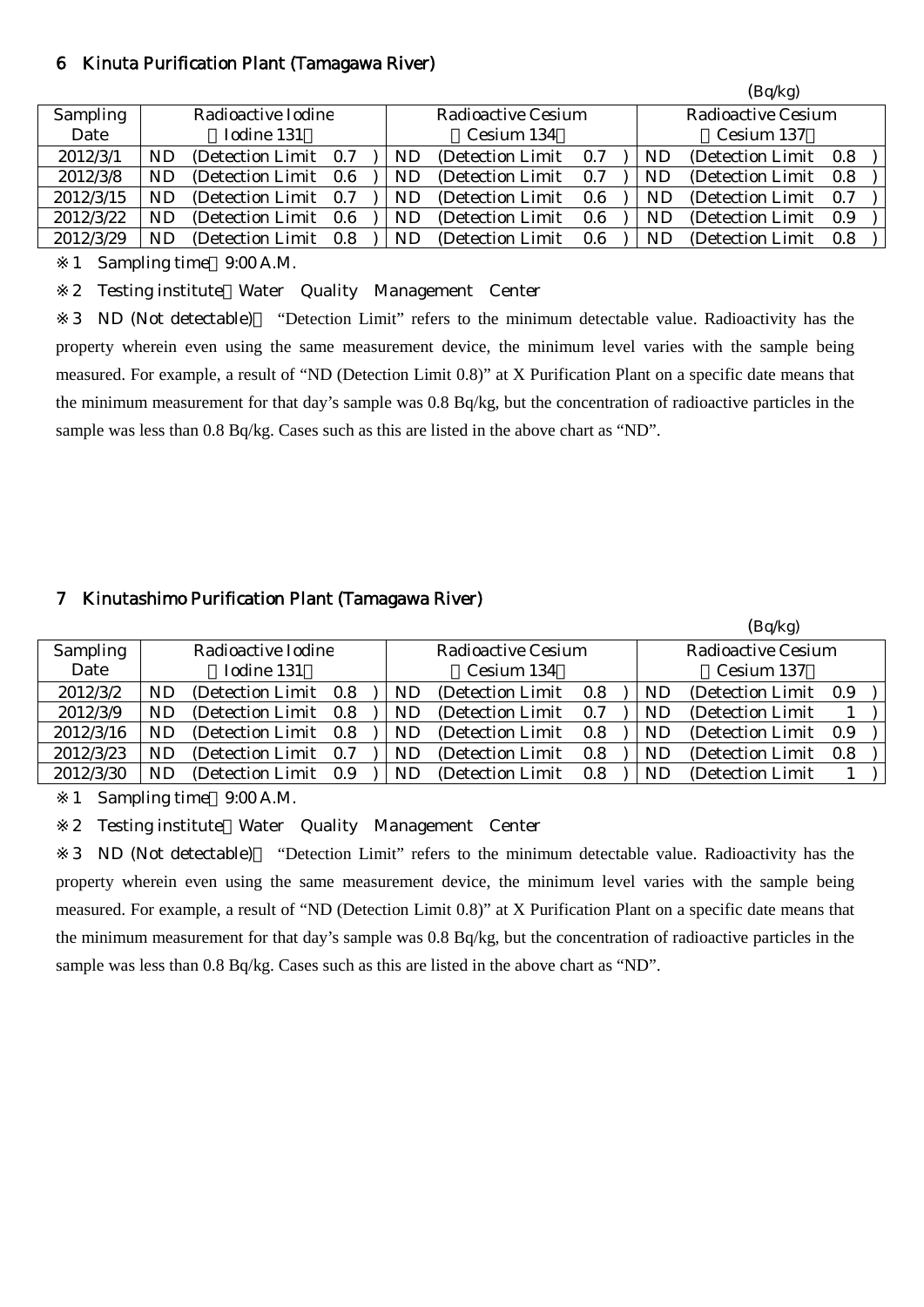#### 8 Misato Purification Plant (Edogawa River)

|           |    |                       |       |    |                    |     |    | (Bq/kg)               |     |  |
|-----------|----|-----------------------|-------|----|--------------------|-----|----|-----------------------|-----|--|
| Sampling  |    | Radioactive Iodine    |       |    | Radioactive Cesium |     |    | Radioactive Cesium    |     |  |
| Date      |    | Iodine 131            |       |    | Cesium 134         |     |    | Cesium 137            |     |  |
| 2012/3/5  | ND | (Detection Limit 0.7) |       | ND | (Detection Limit)  | 0.7 | ND | (Detection Limit 0.7) |     |  |
| 2012/3/12 | ND | (Detection Limit 0.5) |       | ND | (Detection Limit)  | 0.8 | ND | (Detection Limit 0.5) |     |  |
| 2012/3/19 | ND | (Detection Limit)     | - 0.8 | ND | (Detection Limit)  | 0.8 | ND | (Detection Limit)     | 0.9 |  |
| 2012/3/26 | ND | (Detection Limit 0.7) |       | ND | (Detection Limit)  | 0.7 | ND | (Detection Limit)     | 0.7 |  |

1 Sampling time 9:00 A.M.

2 Testing institute Water Quality Management Center

3 ND (Not detectable) "Detection Limit" refers to the minimum detectable value. Radioactivity has the property wherein even using the same measurement device, the minimum level varies with the sample being measured. For example, a result of "ND (Detection Limit 0.8)" at X Purification Plant on a specific date means that the minimum measurement for that day's sample was 0.8 Bq/kg, but the concentration of radioactive particles in the sample was less than 0.8 Bq/kg. Cases such as this are listed in the above chart as "ND".

## 9 Misono Purification Plant (Ara River)

|           |    |                       |     |           |                    |     |           | (Bq/kg)                   |     |
|-----------|----|-----------------------|-----|-----------|--------------------|-----|-----------|---------------------------|-----|
| Sampling  |    | Radioactive Iodine    |     |           | Radioactive Cesium |     |           | <b>Radioactive Cesium</b> |     |
| Date      |    | Iodine 131            |     |           | Cesium 134         |     |           | Cesium 137                |     |
| 2012/3/6  | ND | (Detection Limit 0.6  |     | <b>ND</b> | (Detection Limit)  | 0.7 | <b>ND</b> | (Detection Limit 0.6)     |     |
| 2012/3/13 | ND | (Detection Limit 0.7) |     | ND        | (Detection Limit)  | 0.6 | ND        | (Detection Limit)         | 0.6 |
| 2012/3/20 | ND | (Detection Limit 0.7) |     | ND        | (Detection Limit)  | 0.8 | ND        | (Detection Limit)         | 0.9 |
| 2012/3/27 | ND | (Detection Limit)     | 0.7 | ND        | (Detection Limit)  | 0.9 | ND        | (Detection Limit)         | 0.7 |

1 Sampling time 9:00 A.M.

2 Testing institute Water Quality Management Center